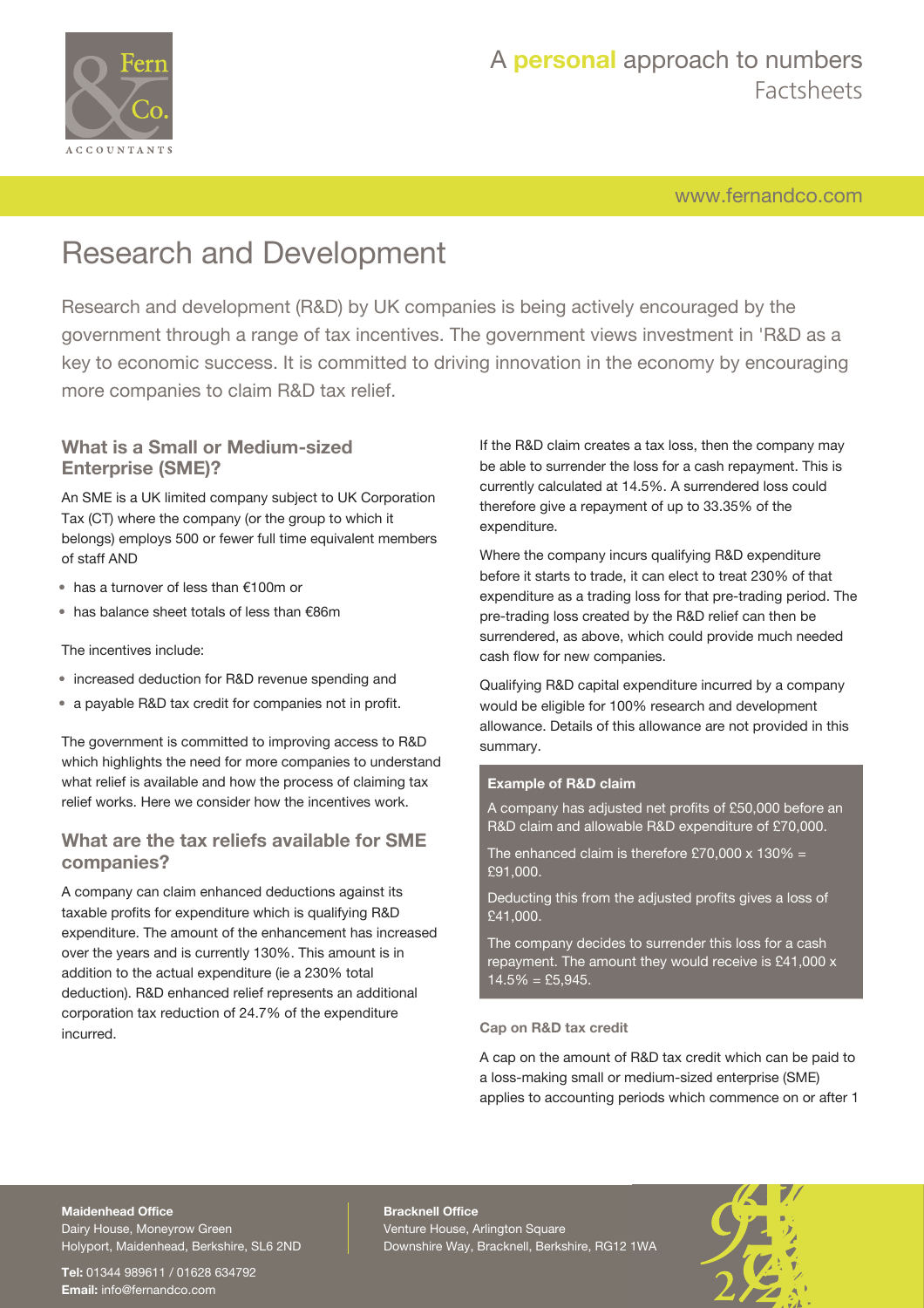

## [www.fernandco.com](http://www.fernandco.com)

April 2021. The payable tax credit is restricted to £20,000 plus three times the company's relevant expenditure on workers.

Relevant expenditure on workers is the company's PAYE and NICs for the period and importantly this is the company's whole PAYE and NIC liability. In addition, if the company is supplied with workers by a connected company the relevant workers' expenditure is extended to include a proportion of those worker costs.

Some companies which create or manage intellectual property and spend less than 15% with connected persons on R&D qualifying expenditure will be exempt from this cap.

### **Research and Development Expenditure Credit scheme (RDEC)**

The SME scheme is not available if the R&D project has had the benefit of a grant or subsidy or if the company (or group) does not meet the SME criteria above. There may, however, be an alternative claim available to the company. This is known as the Research and Development Expenditure Credit scheme (RDEC). RDEC allows the company to claim a taxable credit of 13% (12% prior to 1 April 2020) of eligible expenditure. As this amount is taxable it is known as an 'above the line' credit. The credit received may be used to settle corporation tax liabilities of the current, future or prior periods subject to certain limitations and calculations. Where there is no corporation tax due the amount can be used to settle other tax debts or can be repaid net of tax.

The RDEC relief is also available to an SME for expenditure incurred on R&D that is contracted to it by a large company.

## **Qualifying projects**

R&D relief can only be claimed by companies that have incurred expenditure on qualifying R&D projects that are relevant to the company's trade. A project should address an area of scientific or technological uncertainty and be innovative. The innovation needs to be an improvement in

the overall knowledge in the relevant field of research, not just an advancement for the company. Qualifying projects could include those which:

- increase the life of a battery
- create a new type of material in an item of clothing
- develop new spark plugs for use in an existing engine.

An important point to appreciate is that the activity does not have to create something completely new from scratch. It could include:

- developing a product that exists but where there is some technological uncertainty which can be improved
- making an appreciable improvement to a product or process eg exploring new cost effective materials which will allow a product to perform better.

Companies should document the uncertainties and planned innovation at the start of a project to provide evidence to support an R&D claim.

## **Relevant activities on R&D**

Once the company is comfortable that R&D is taking place, then the next step is to identify the activities of the business that relate to the R&D activity.

There are essentially two types of activities:

- those that contribute directly to achieving the advancement
- certain activities that indirectly contribute to achieving the advancement.

Examples of direct activities are:

- scientific or technological planning
- scientific or technological design, testing, and analysis
- activities which design or adapt software, materials or equipment.

Examples of indirect activities are:

#### **Maidenhead Office**

Dairy House, Moneyrow Green Holyport, Maidenhead, Berkshire, SL6 2ND

**Tel:** 01344 989611 / 01628 634792 **Email:** [info@fernandco.com](mailto:info@fernandco.com)

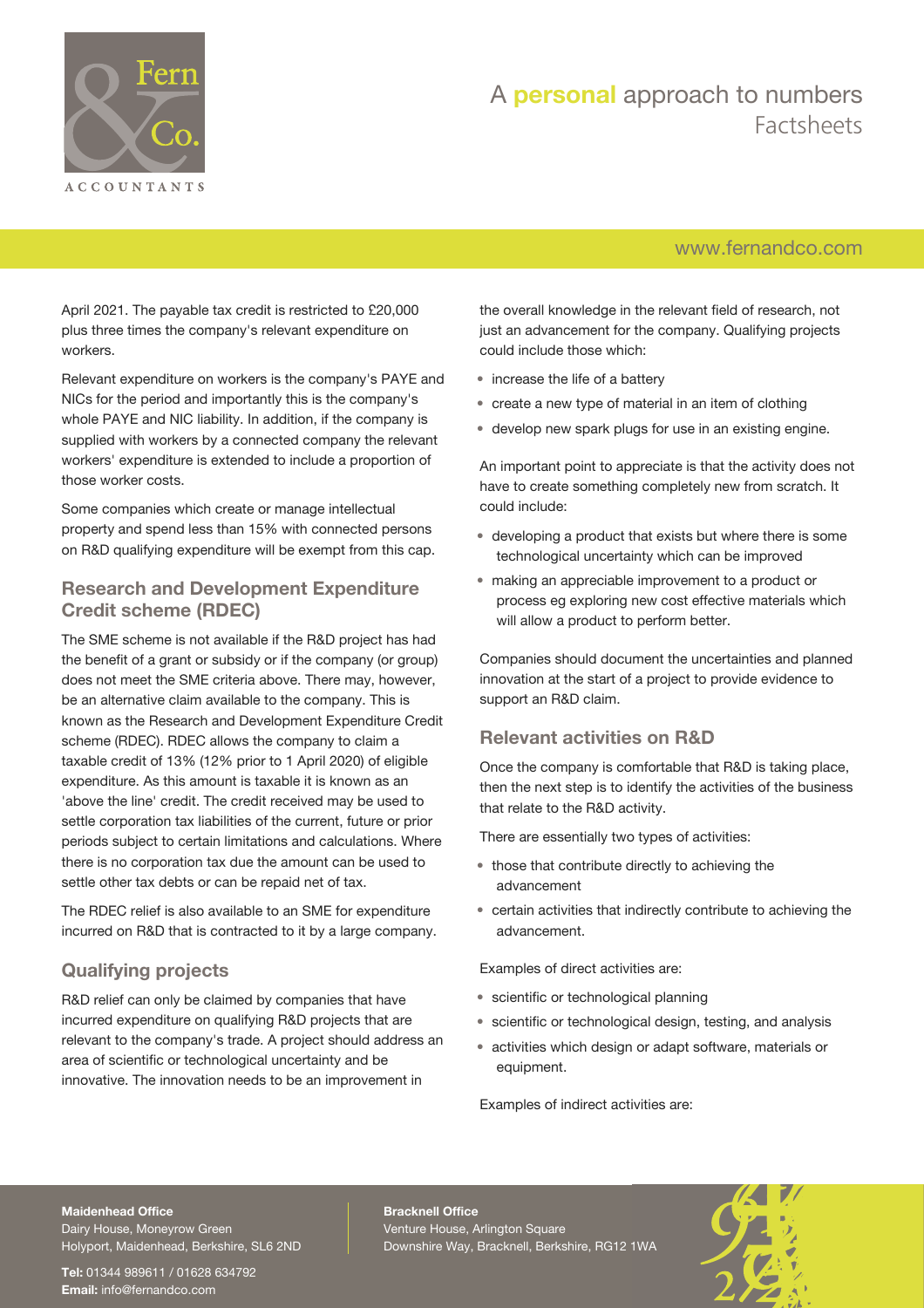

## [www.fernandco.com](http://www.fernandco.com)

- information services eg preparation of R&D reports
- indirect supporting services to the R&D project eg maintenance, security, clerical
- ancillary services eg leasing laboratories and equipment.

Indirect activities all have to be undertaken for the R&D project.

The R&D project begins when the work to resolve the scientific or technological uncertainty starts and ends when that uncertainty is resolved. It is therefore beneficial for companies to keep a timeline of activities and their purposes to detail when the business starts to move into the production phase to optimise their claims.

## **Types of expenditure**

Qualifying expenditure which is incurred on activities which are either directly or indirectly related to the R&D project fall into different categories. These are as follows:

- staffing costs
- software
- expenditure on consumable or transformable materials
- costs of work done by subcontractors and externally provided workers
- costs of clinical trial volunteers.

To be eligible, expenditure must be revenue in nature and paid by the time that the R&D claim is accepted. This means any accruals for expenditure have to be monitored carefully after the year end to make sure that they are paid and not written back to profit.

Further detail on some of these categories is provided below.

### **Staffing costs**

The staff costs include employees and director staff costs ie salaries, employer pension contributions, employers' NIC but not non-cash benefits-in-kind or dividends. Where an employee or director only spends part of their time on an

R&D project then the costs are apportioned. The relevant staff are those involved in the directly and indirectly related activities highlighted above.

The indirect activity list included categories for 'supporting' and 'ancillary' services. The staff who perform these services should be providing supporting or ancillary services for the R&D project and not for the other people who are directly involved in the R&D project.

### **Examples**

- The salary costs of a maintenance worker working full time on maintaining laboratory equipment used for R&D can be claimed.
- The salary costs of an accountant keeping a record of the maintenance work done including the laboratory maintenance cannot be claimed.

If directors are taking dividends from the company rather than salaries it may be more beneficial to consider reviewing this for any directors substantially involved in R&D projects.

### **Consumable transformable materials**

Materials that are consumed or transformed in the R&D activity are eligible expenditure. Items included would have to be items which were consumed or transformed so that they were no longer usable in their original form. This would therefore include:

- water
- power
- fuel
- a chemical substance which is transformed
- an electrical component.

Any consumables or transformable materials that are included in a product that is sold, transferred or hired out will not be qualifying expenditure for R&D relief.

#### **Maidenhead Office**

Dairy House, Moneyrow Green Holyport, Maidenhead, Berkshire, SL6 2ND

**Tel:** 01344 989611 / 01628 634792 **Email:** [info@fernandco.com](mailto:info@fernandco.com)